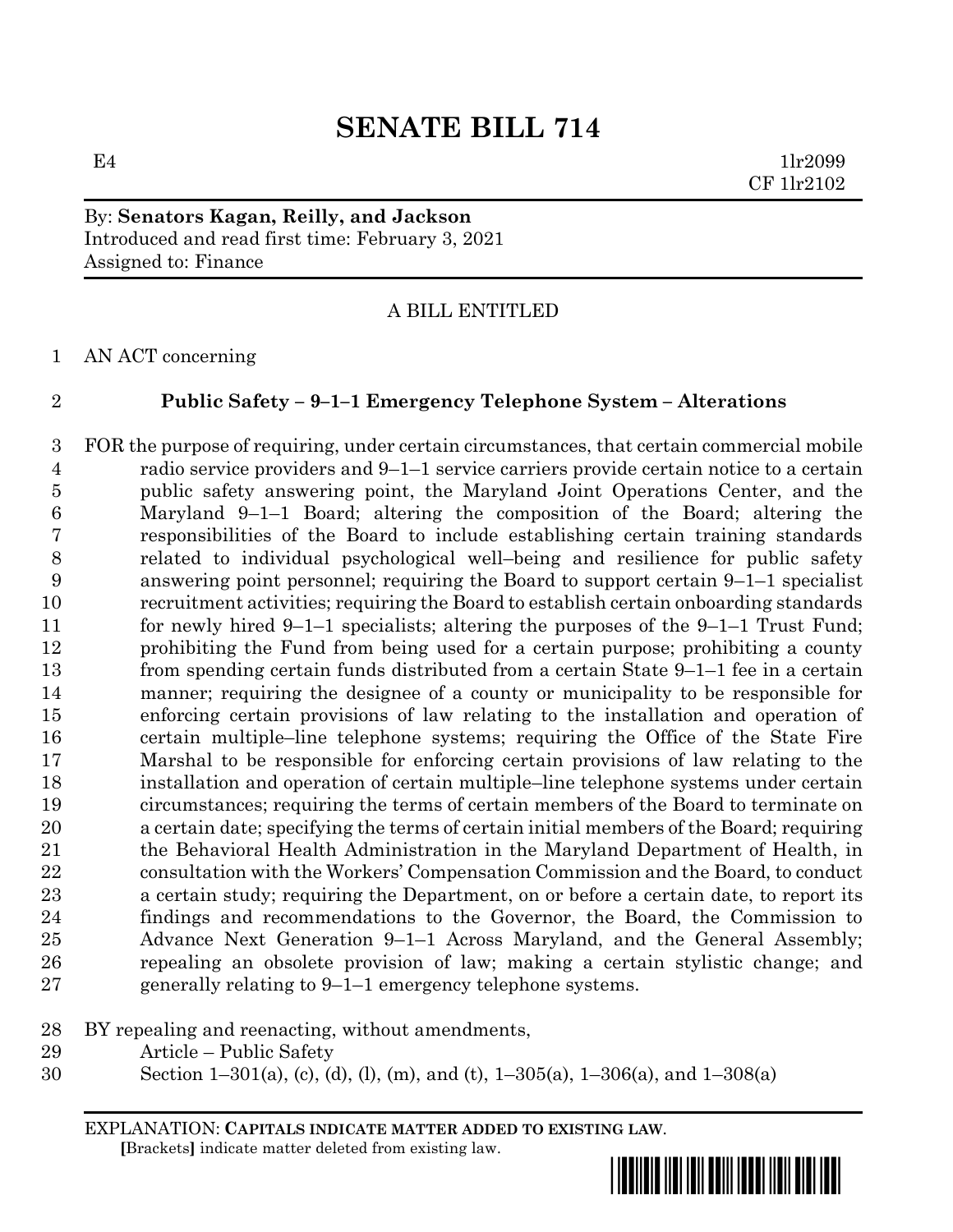| 1<br>$\overline{2}$                               | Annotated Code of Maryland<br>(2018 Replacement Volume and 2020 Supplement)                                                                                                                                                                                                                                                 |  |  |  |  |
|---------------------------------------------------|-----------------------------------------------------------------------------------------------------------------------------------------------------------------------------------------------------------------------------------------------------------------------------------------------------------------------------|--|--|--|--|
| $\boldsymbol{3}$<br>$\overline{4}$<br>5<br>6<br>7 | BY adding to<br>Article – Public Safety<br>Section 1-304.3 and $1-306(b)(17)$<br>Annotated Code of Maryland<br>(2018 Replacement Volume and 2020 Supplement)                                                                                                                                                                |  |  |  |  |
| 8<br>9<br>10<br>11<br>12<br>13<br>14              | BY repealing and reenacting, with amendments,<br>Article – Public Safety<br>Section 1-305(b), 1-306(b)(15) and (16) and (e), 1-308(b), 1-309(c), 1-312(a), and<br>$1 - 314$<br>Annotated Code of Maryland<br>(2018 Replacement Volume and 2020 Supplement)<br>SECTION 1. BE IT ENACTED BY THE GENERAL ASSEMBLY OF MARYLAND, |  |  |  |  |
| 15                                                | That the Laws of Maryland read as follows:                                                                                                                                                                                                                                                                                  |  |  |  |  |
| 16                                                | <b>Article - Public Safety</b>                                                                                                                                                                                                                                                                                              |  |  |  |  |
| 17                                                | $1 - 301.$                                                                                                                                                                                                                                                                                                                  |  |  |  |  |
| 18                                                | In this subtitle the following words have the meanings indicated.<br>(a)                                                                                                                                                                                                                                                    |  |  |  |  |
| 19<br>20                                          | "CMRS"<br>"Commercial<br>mobile<br>radio<br>mobile<br>$\left( \mathrm{c} \right)$<br>service"<br><b>or</b><br>means<br>telecommunications service that is:                                                                                                                                                                  |  |  |  |  |
| 21<br>22                                          | provided for profit with the intent of receiving compensation or<br>(1)<br>monetary gain;                                                                                                                                                                                                                                   |  |  |  |  |
| 23                                                | (2)<br>an interconnected, two-way voice service; and                                                                                                                                                                                                                                                                        |  |  |  |  |
| 24                                                | (3)<br>available to the public.                                                                                                                                                                                                                                                                                             |  |  |  |  |
| 25<br>26<br>$27\,$                                | "Commercial mobile radio service provider" or "CMRS provider" means a<br>(d)<br>person authorized by the Federal Communications Commission to provide CMRS in the<br>State.                                                                                                                                                 |  |  |  |  |
| 28<br>29<br>30                                    | "9 $-1$ -1 $-$ accessible"<br>service"<br>telephone<br>(1)<br>means<br>service<br>another<br>or<br>communications service that connects an individual dialing the digits $9-1-1$ to an<br>established public safety answering point.                                                                                        |  |  |  |  |
| 31<br>32                                          | "9-1-1 service carrier" means a provider of CMRS or other<br>(1)<br>(m)<br>9-1-1-accessible service.                                                                                                                                                                                                                        |  |  |  |  |

- 
- (2) "9–1–1 service carrier" does not include a telephone company.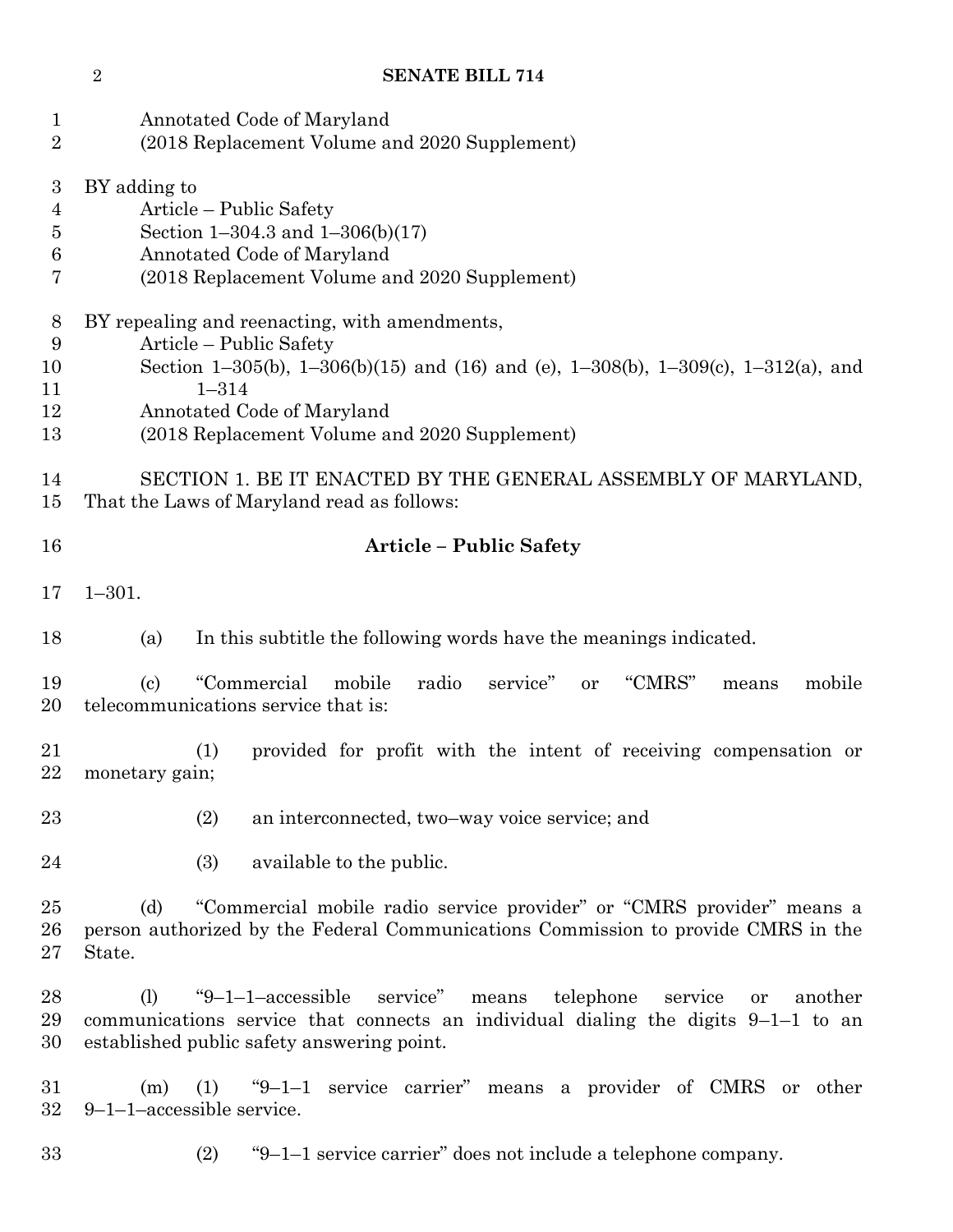| $\mathbf{1}$          | (t)                                                                                                                                                                                        |     | "Public safety answering point" means a communications facility that:                                                                                                                              |  |  |
|-----------------------|--------------------------------------------------------------------------------------------------------------------------------------------------------------------------------------------|-----|----------------------------------------------------------------------------------------------------------------------------------------------------------------------------------------------------|--|--|
| $\boldsymbol{2}$      |                                                                                                                                                                                            | (1) | is operated on a 24-hour basis;                                                                                                                                                                    |  |  |
| $\boldsymbol{3}$<br>4 | area; and                                                                                                                                                                                  | (2) | first receives $9-1-1$ requests for emergency services in a $9-1-1$ service                                                                                                                        |  |  |
| $\overline{5}$        |                                                                                                                                                                                            | (3) | as appropriate:                                                                                                                                                                                    |  |  |
| 6                     |                                                                                                                                                                                            |     | dispatches public safety services directly;<br>(i)                                                                                                                                                 |  |  |
| 7<br>$8\,$            |                                                                                                                                                                                            |     | transmits incident data to appropriate public safety agencies<br>(ii)<br>within the State for the dispatch of public safety services; or                                                           |  |  |
| 9<br>10               | incident data to:                                                                                                                                                                          |     | transfers $9-1-1$ requests for emergency services or transmits<br>(iii)                                                                                                                            |  |  |
| 11<br>12<br>13        | an appropriate federal emergency communication center<br>1.<br>responsible for the delivery of public safety services on a federal campus or federal<br>reservation; or                    |     |                                                                                                                                                                                                    |  |  |
| 14<br>15              | 2.<br>an appropriate public safety answering point located<br>within or outside the State.                                                                                                 |     |                                                                                                                                                                                                    |  |  |
| 16                    | $1 - 304.3.$                                                                                                                                                                               |     |                                                                                                                                                                                                    |  |  |
| 17<br>18<br>19        | IN THE EVENT OF A PARTIAL OR TOTAL SINGLE COUNTY OR MULTICOUNTY<br>9-1-1-ACCESSIBLE SERVICE OUTAGE LASTING MORE THAN 30 MINUTES, A CMRS<br><b>PROVIDER OR 9-1-1 SERVICE CARRIER SHALL:</b> |     |                                                                                                                                                                                                    |  |  |
| 20<br>21<br>22<br>23  | <b>CARRIER'S NETWORK; AND</b>                                                                                                                                                              |     | (1) AS SOON AS PRACTICABLE, NOTIFY ANY AFFECTED PUBLIC<br>SAFETY ANSWERING POINT AND THE MARYLAND JOINT OPERATIONS CENTER OF<br>THE 9-1-1-ACCESSIBLE SERVICE OUTAGE OCCURRING ON THE PROVIDER'S OR |  |  |
| 24<br>25<br>26        |                                                                                                                                                                                            | (2) | IN ADVANCE OF THE NEXT SCHEDULED MEETING OF THE BOARD,<br>NOTIFY THE BOARD OF ANY 9-1-1-ACCESSIBLE SERVICE OUTAGE OCCURRING ON<br>THE PROVIDER'S OR CARRIER'S NETWORK.                             |  |  |
| 27                    | $1 - 305.$                                                                                                                                                                                 |     |                                                                                                                                                                                                    |  |  |
| 28<br>29              | (a)<br>Correctional Services.                                                                                                                                                              |     | There is a Maryland 9–1–1 Board in the Department of Public Safety and                                                                                                                             |  |  |
| 30                    | (b)                                                                                                                                                                                        | (1) | The Board consists of [17] 24 members.                                                                                                                                                             |  |  |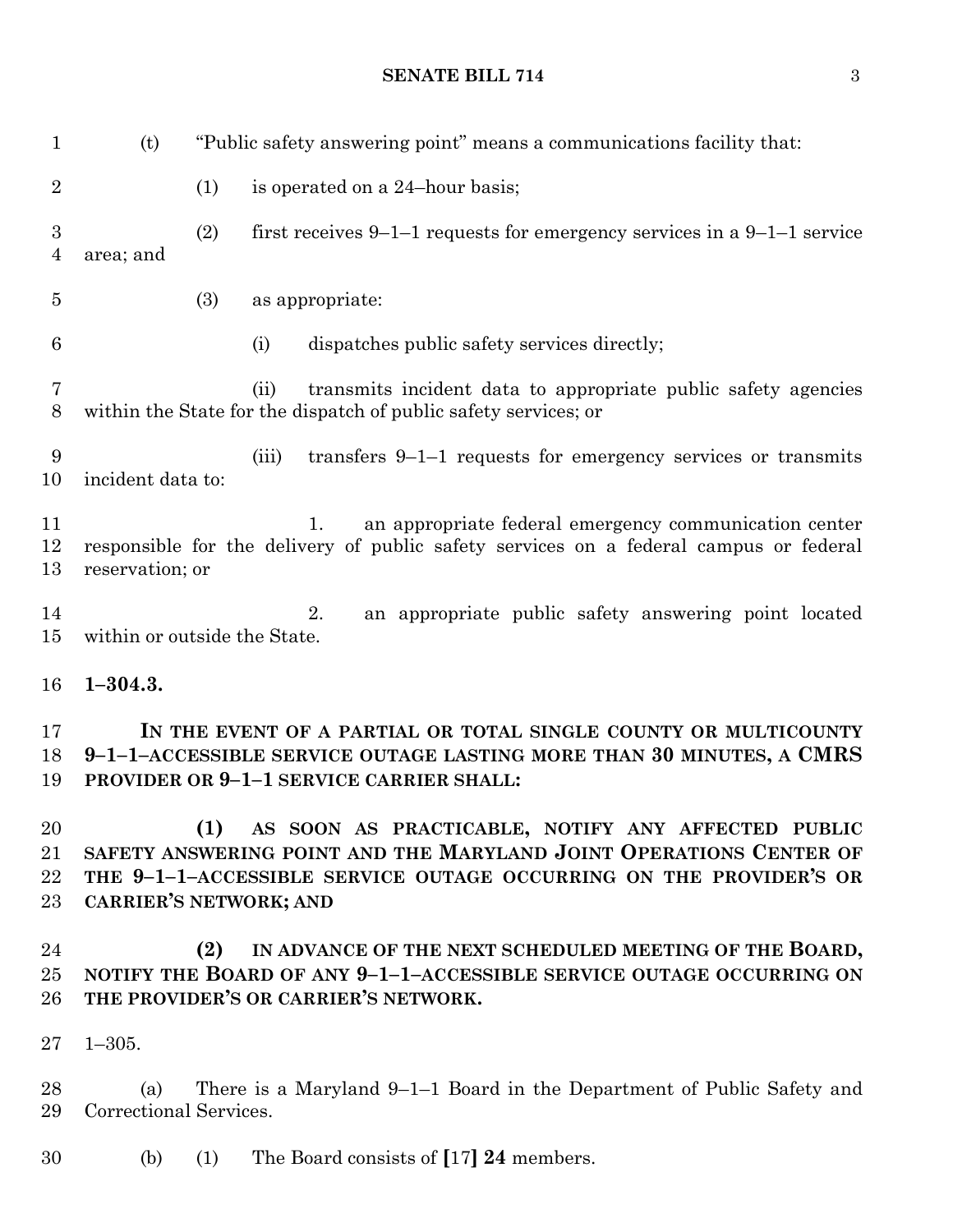**SENATE BILL 714** (2) Of the **[**17**] 24** members: (i) one **NONVOTING** member shall represent a telephone company operating in the State; (ii) one **NONVOTING** member shall represent the wireless telephone industry in the State; **(III) ONE NONVOTING MEMBER SHALL REPRESENT THE MARYLAND EMERGENCY MANAGEMENT AGENCY; [**(iii)**] (IV)** one member shall represent the Maryland Institute for Emergency Medical Services Systems; **[**(iv)**] (V)** one member shall represent the Department of State Police; **[**(v)**] (VI)** one member shall represent the Public Service Commission; **[**(vi)**] (VII)** one member shall represent the Association of Public–Safety Communications Officials International, Inc.; **[**(vii)**] (VIII)** two members shall represent county fire services in the State, with one member representing career fire services and one member representing volunteer fire services; **[**(viii)**] (IX)** one member shall represent **[**police services**] LAW ENFORCEMENT** in the State; **[**(ix)**] (X) [**two members**] ONE MEMBER** shall represent emergency management services in the State; **[**(x) one member shall represent a county with a population of 200,000 or more; (xi) one member shall represent a county with a population of less than 200,000;**] (XI) ONE MEMBER SHALL REPRESENT 9–1–1 SPECIALISTS; (XII) ONE MEMBER SHALL BE APPOINTED BY THE SECRETARY OF DISABILITIES AND REPRESENT INDIVIDUALS WITH ACCESSIBILITY NEEDS;**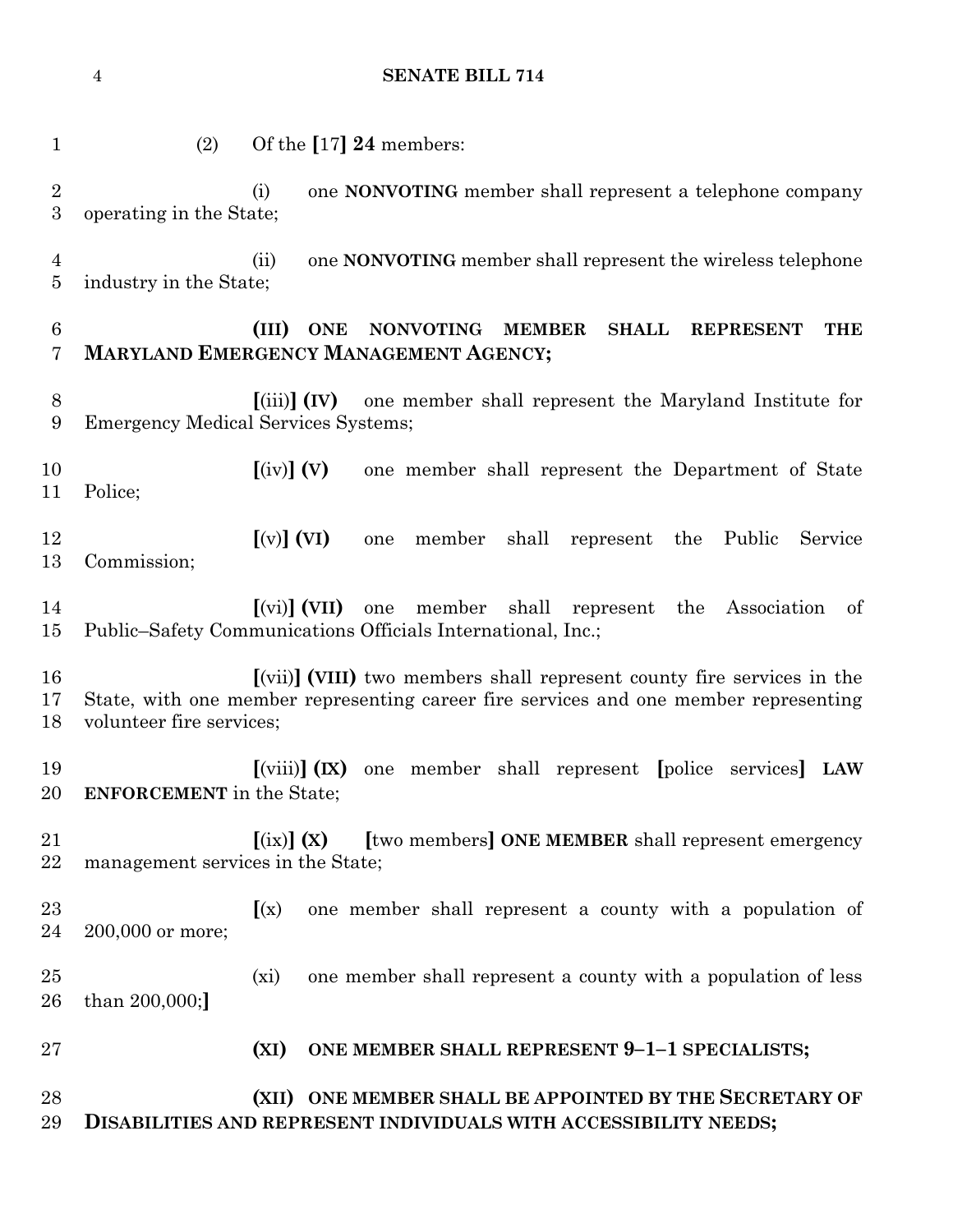**(XIII) ONE MEMBER SHALL REPRESENT THE EMERGENCY COMMUNICATIONS COMMITTEE OF THE MARYLAND ASSOCIATION OF COUNTIES;**

 **(XIV) ONE MEMBER SHALL REPRESENT DIRECTORS OF PUBLIC SAFETY ANSWERING POINTS FOR ALLEGANY COUNTY, GARRETT COUNTY, AND WASHINGTON COUNTY;**

 **(XV) ONE MEMBER SHALL REPRESENT DIRECTORS OF PUBLIC SAFETY ANSWERING POINTS FOR CALVERT COUNTY, CHARLES COUNTY, FREDERICK COUNTY, MONTGOMERY COUNTY, PRINCE GEORGE'S COUNTY, AND ST. MARY'S COUNTY;**

 **(XVI) ONE MEMBER SHALL REPRESENT DIRECTORS OF PUBLIC SAFETY ANSWERING POINTS FOR ANNE ARUNDEL COUNTY, BALTIMORE CITY, BALTIMORE COUNTY, CARROLL COUNTY, HARFORD COUNTY, AND HOWARD COUNTY;**

 **(XVII) ONE MEMBER SHALL REPRESENT DIRECTORS OF PUBLIC SAFETY ANSWERING POINTS FOR CAROLINE COUNTY, CECIL COUNTY, DORCHESTER COUNTY, KENT COUNTY, QUEEN ANNE'S COUNTY, SOMERSET COUNTY, TALBOT COUNTY, WICOMICO COUNTY, AND WORCESTER COUNTY;**

 **(XVIII) ONE MEMBER SHALL REPRESENT THE CYBERSECURITY SYSTEMS IN THE STATE, PARTICULARLY IN THE FIELD OF EMERGENCY COMMUNICATION NETWORKS;**

 **(XIX) ONE MEMBER SHALL REPRESENT A COUNTY FINANCE OFFICE IN THE STATE AND BE RECOMMENDED BY THE MARYLAND ASSOCIATION OF COUNTIES;**

 **[**(xii)**] (XX)** one member shall represent the Maryland chapter of the National Emergency Numbers Association;

 **[**(xiii)**] (XXI)** one member shall represent the geographical information systems in the State; and

**[**(xiv)**](XXII)** two members shall represent the public.

 (3) The Governor shall appoint the members with the advice and consent of the Senate.

1–306.

(a) The Board shall coordinate the enhancement of county  $9-1-1$  systems.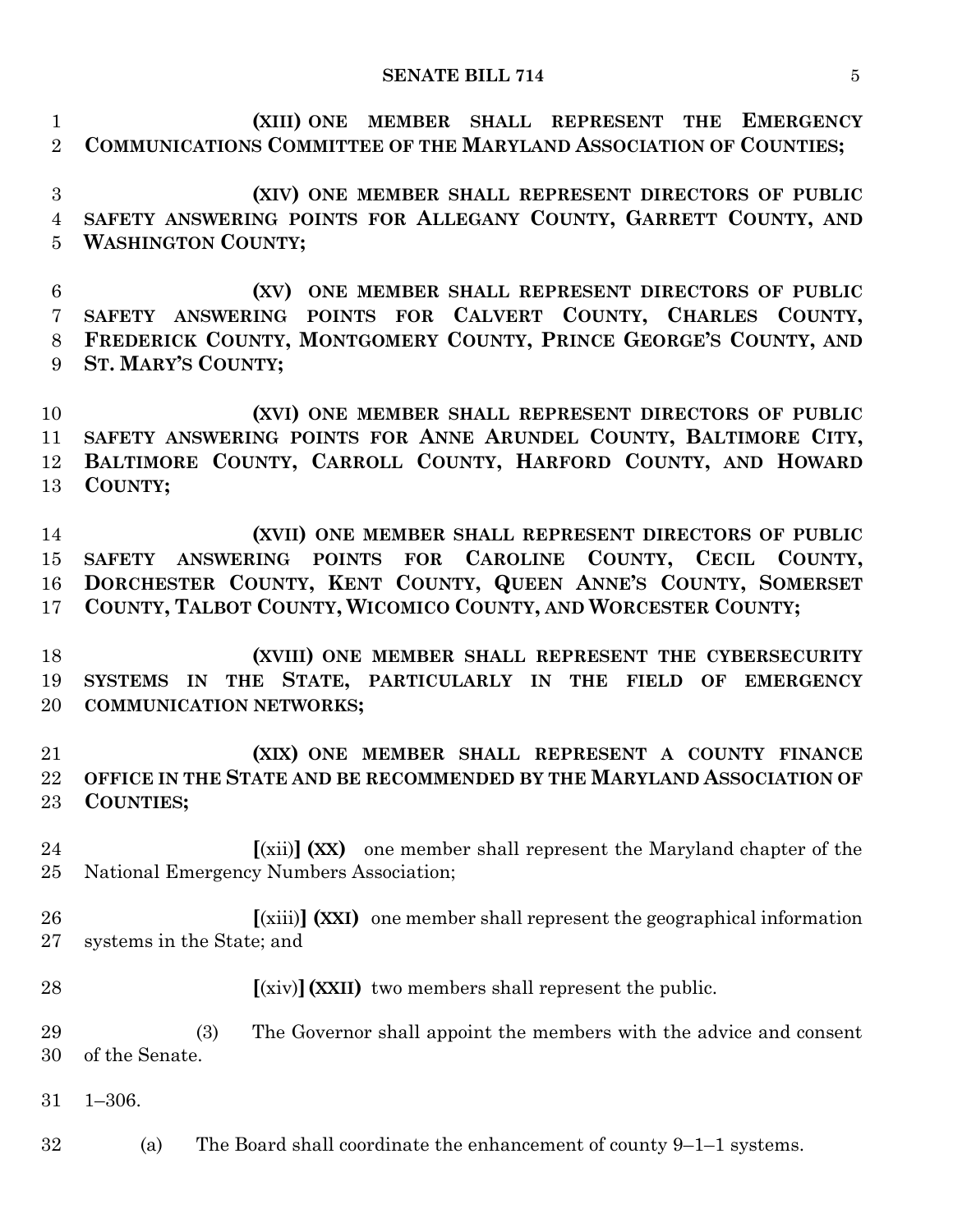(b) The Board's responsibilities include: (15) establishing training standards for public safety answering point personnel based on national best practices, including training concerning Next Generation 9–1–1 topics **AND INDIVIDUAL PSYCHOLOGICAL WELL–BEING AND RESILIENCE**; **[**and**]** (16) establishing minimum standards for cybersecurity, oversight, and accountability of service level agreements between counties and core service providers of Next Generation 9–1–1 services**; AND (17) SUPPORTING 9–1–1 SPECIALIST RECRUITMENT ACTIVITIES CONSISTING OF: (I) A DATABASE THAT OFFERS INFORMATION ON RECRUITMENT GUIDANCE, BEST PRACTICES, AND STRATEGIES; (II) RECRUITMENT PROJECTS; AND (III) A WEBSITE THAT CONTAINS LINKS TO JOB OPPORTUNITIES THROUGHOUT THE STATE FOR 9–1–1 SPECIALISTS**. (e) (1) The standards established by the Board under subsection (b)(15) of this section shall include **ONBOARDING STANDARDS FOR NEWLY HIRED 9–1–1 SPECIALISTS AND** minimum continuing education standards for 9–1–1 specialists. (2) (i) At least once each year, the Board shall provide for an audit of each public safety answering point in order to ensure that 9–1–1 specialists and other personnel employed by the public safety answering point have satisfied the training requirements established in accordance with subsection (b)(15) of this section. (ii) The audit described under subparagraph (i) of this paragraph may be conducted concurrently with an inspection of the public safety answering point in 24 accordance with subsection  $(b)(10)$  of this section. 1–308. (a) There is a 9–1–1 Trust Fund. 27 (b) (1) Except as provided in paragraph (2) of this subsection and subject to  $\S$  1–309.1 of this subtitle, the purposes of the 9–1–1 Trust Fund are to: 29 (i) reimburse counties for the cost of enhancing a  $9-1-1$  system; 30 (ii) pay contractors in accordance with  $\S 1-306(b)(12)$  of this subtitle; and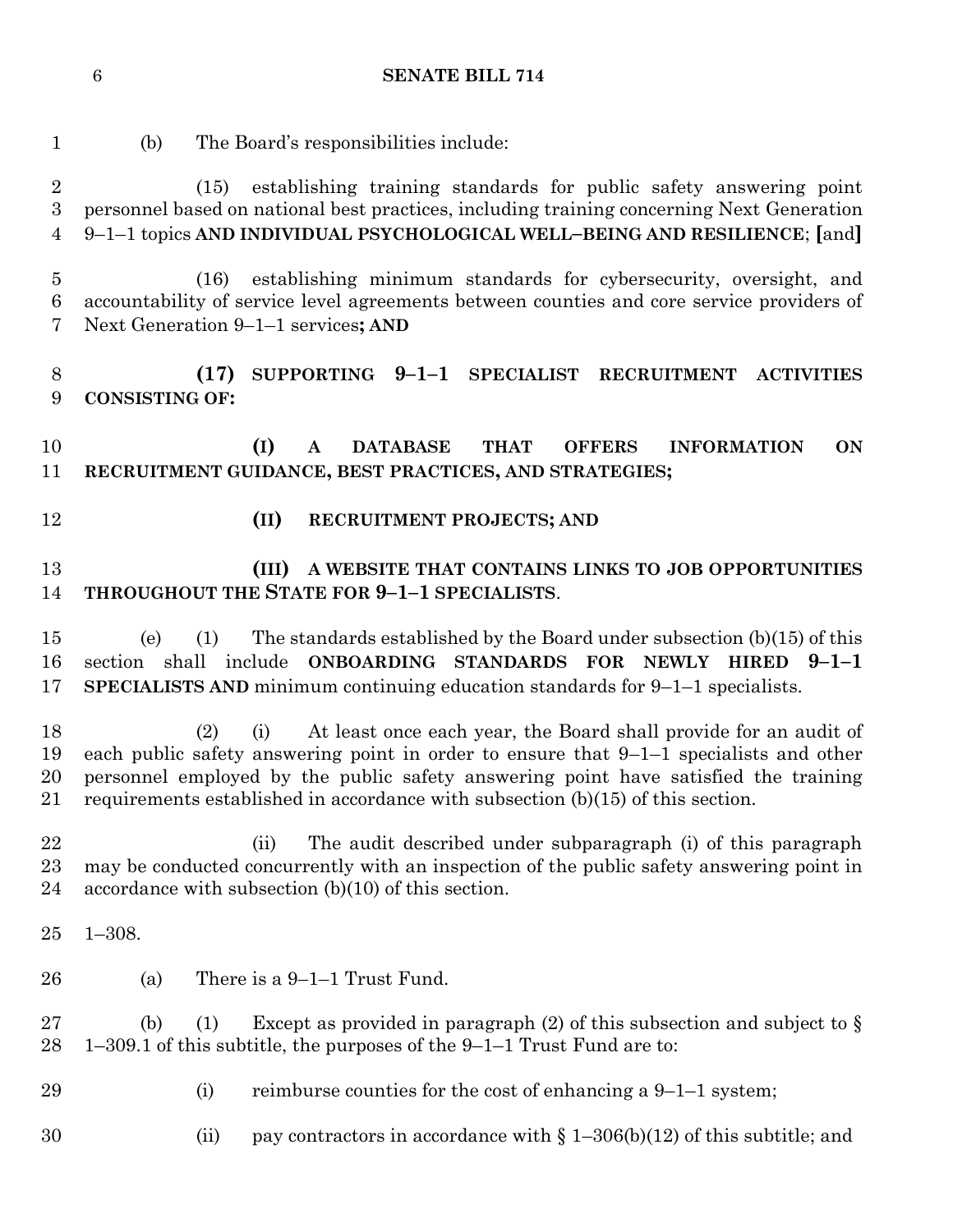(iii) fund the coordinator position and staff to handle the increased duties related to wireless enhanced 9–1–1 service under § 1–305 of this subtitle, as an administrative cost.

 (2) Subject to paragraph (3) of this subsection **[**and beginning January 1, 2020**]**, in addition to the purposes described under paragraph (1) of this subsection, the purposes of the 9–1–1 Trust Fund include **FUNDING**:

- (i) **[**funding**]** the operation and maintenance of 9–1–1 systems, enhanced 9–1–1 systems, and Next Generation 9–1–1 services, including:
- 1. equipment and software utilized directly for providing 9–1–1 services by a public safety answering point;
- 2. protocol systems and software utilized directly for providing 9–1–1 services by a public safety answering point;
- 13 3. interpretation services provided for a public safety answering point;
- 4. services provided for a public safety answering point to ensure improved access to individuals with disabilities and other individuals who use assistive technology; and
- 18 5. voice, data, and call log recorders utilized to capture information from 9–1–1 systems, enhanced 9–1–1 systems, and Next Generation 9–1–1 services;
- (ii) **[**funding**]** the operation and maintenance of 9–1–1 systems, enhanced 9–1–1 systems, and Next Generation 9–1–1 services connectivity and infrastructure equipment, including:
- 1. automatic number and location identification; and
- 2. Primary Rate Interface and Session Initiation Protocol trunking for 10–digit emergency and nonemergency lines;
- (iii) **[**funding**]** geographical information systems hardware, software, data development, and data management costs incurred for the effective operation of 9–1–1 systems, enhanced 9–1–1 systems, and Next Generation 9–1–1 services, including:
- 1. mapping equipment;
- 2. interfaces to computer–aided dispatch; and
- 3. geographical information systems base layer development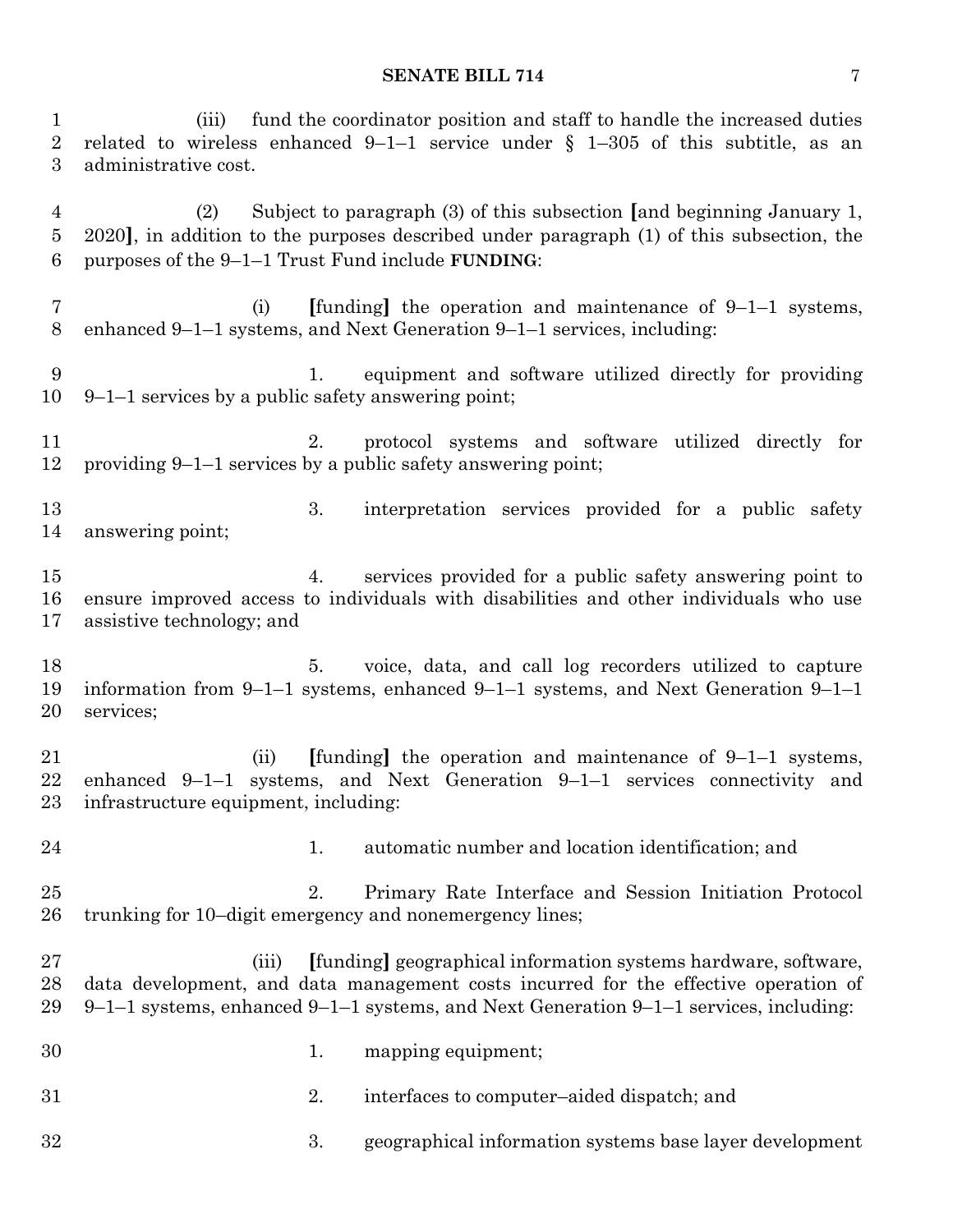|                                   | 8                                                     | <b>SENATE BILL 714</b>                                                                                                                                              |
|-----------------------------------|-------------------------------------------------------|---------------------------------------------------------------------------------------------------------------------------------------------------------------------|
| $\mathbf 1$                       | and management;                                       |                                                                                                                                                                     |
| $\sqrt{2}$<br>3                   |                                                       | [funding] public safety answering point facilities costs, including<br>(iv)<br>access control, security systems, and standby power;                                 |
| $\overline{4}$                    |                                                       | [funding] costs for public education materials;<br>(v)                                                                                                              |
| $\overline{5}$<br>$6\phantom{.}6$ |                                                       | [funding] the training of county personnel working in or directly<br>(vi)<br>supporting a public safety answering point;                                            |
| $\overline{7}$<br>$8\,$           |                                                       | [funding] the provision of tuition reimbursement for $9-1-1$<br>(vii)<br>specialists for educational programs related to the $9-1-1$ specialist career field; [and] |
| 9<br>10                           |                                                       | (viii) [funding] costs to maintain the cybers ecurity of $9-1-1$ systems,<br>enhanced 9-1-1 systems, and Next Generation 9-1-1 services; AND                        |
| 11<br>12                          |                                                       | COSTS OF 9-1-1 SPECIALIST RECRUITMENT ACTIVITIES AS<br>(IX)<br>DESCRIBED IN $\S$ 1-306(B)(17) OF THIS SUBTITLE.                                                     |
| 13<br>14                          | (3)<br>may not be utilized for:                       | Funding allocated in accordance with paragraph (2) of this subsection                                                                                               |
| 15<br>16                          | personnel or county personnel; OR                     | the payment of the salary of public safety answering point<br>(I)                                                                                                   |
| 17<br>18                          | PREVENTION HOTLINE.                                   | ANY PURPOSE ASSOCIATED WITH THE 9-8-8 SUICIDE<br>(II)                                                                                                               |
| 19                                | $1 - 309.$                                            |                                                                                                                                                                     |
| 20<br>21                          | $\left( \mathrm{c}\right)$<br>(1)<br>this subsection. | Money accruing to the $9-1-1$ Trust Fund may be used as provided in                                                                                                 |
| 22                                | (2)                                                   | Money collected from the State $9-1-1$ fee may be used only to:                                                                                                     |
| 23                                |                                                       | pay the administrative costs chargeable to the $9-1-1$ Trust Fund;<br>(i)                                                                                           |
| 24                                |                                                       | reimburse counties for the cost of enhancing a $9-1-1$ system;<br>(ii)                                                                                              |
| 25<br>26                          | and                                                   | (iii)<br>pay contractors in accordance with $\S 1-306(b)(12)$ of this subtitle;                                                                                     |
| 27<br>28                          |                                                       | pay the costs associated with maintenance, operations, and<br>(iv)<br>programs approved by the Board in accordance with $\S$ 1-308(b) of this subtitle.             |
| 29                                | (3)                                                   | Money collected from the county $9-1-1$ fee may be used by the counties                                                                                             |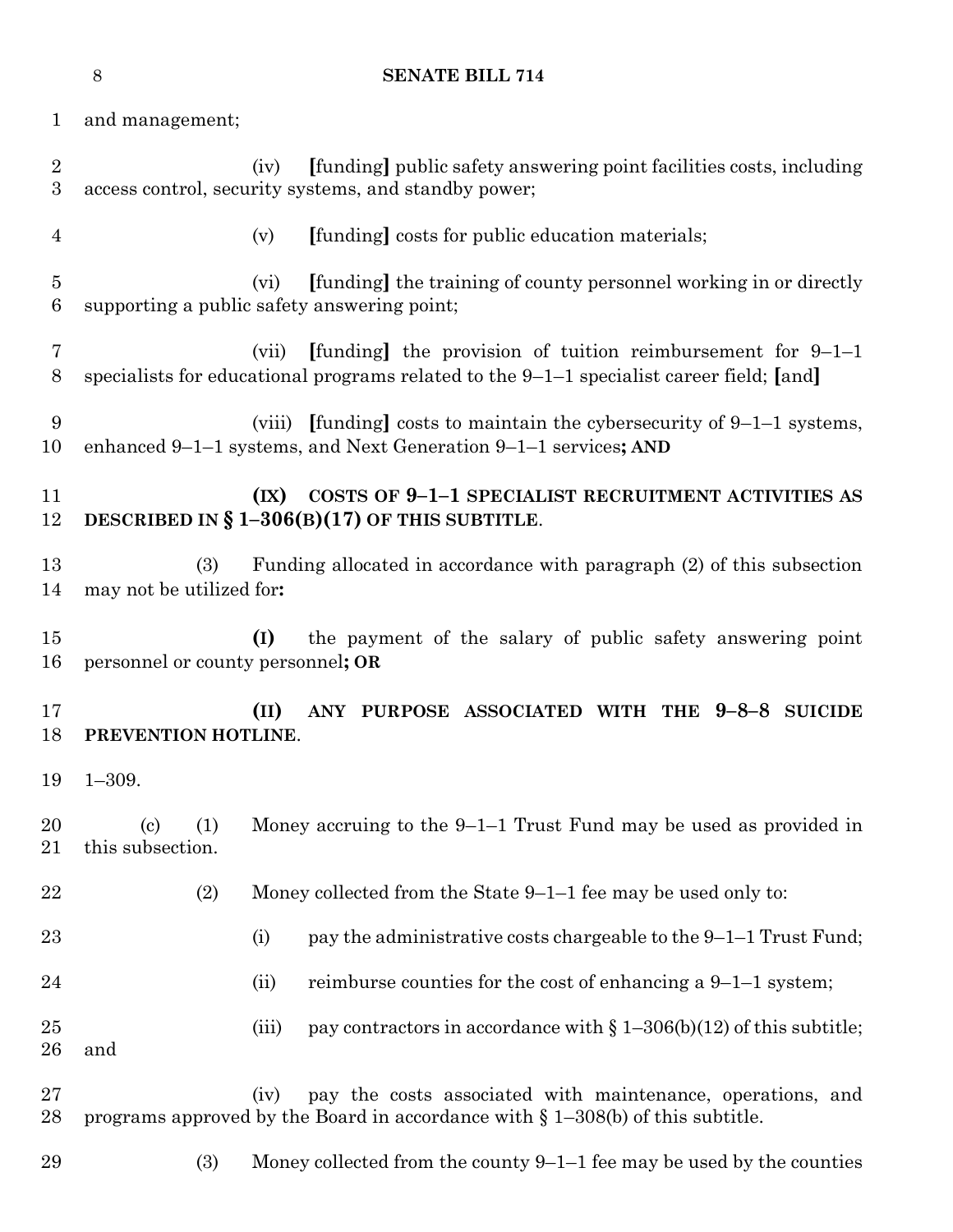| $\mathbf{1}$               | only for the maintenance and operation costs of the $9-1-1$ system.                                                                                                                                                                                                                                                                                                                                                                           |  |  |  |
|----------------------------|-----------------------------------------------------------------------------------------------------------------------------------------------------------------------------------------------------------------------------------------------------------------------------------------------------------------------------------------------------------------------------------------------------------------------------------------------|--|--|--|
| $\boldsymbol{2}$<br>3      | (4)<br>Money collected from the prepaid wireless $E\left[9-1-1\right]$ fee shall be used as<br>follows:                                                                                                                                                                                                                                                                                                                                       |  |  |  |
| 4<br>$\overline{5}$        | 25% for the same purpose as the 9-1-1 fee under paragraph $(2)$<br>(i)<br>of this subsection; and                                                                                                                                                                                                                                                                                                                                             |  |  |  |
| $6\phantom{.}6$<br>7<br>8  | 75% for the same purpose as the county $9-1-1$ fee under<br>(ii)<br>paragraph (3) of this subsection, prorated on the basis of the total fees collected in each<br>county.                                                                                                                                                                                                                                                                    |  |  |  |
| 9                          | (5)<br>Money accruing to the $9-1-1$ Trust Fund may not be used for:                                                                                                                                                                                                                                                                                                                                                                          |  |  |  |
| 10<br>11                   | the maintenance or operation of communications centers other<br>(I)<br>than public safety answering points; OR                                                                                                                                                                                                                                                                                                                                |  |  |  |
| 12<br>13                   | ANY PURPOSE ASSOCIATED WITH THE 9-8-8 SUICIDE<br>(II)<br>PREVENTION HOTLINE.                                                                                                                                                                                                                                                                                                                                                                  |  |  |  |
| 14                         | $1 - 312.$                                                                                                                                                                                                                                                                                                                                                                                                                                    |  |  |  |
| 15<br>16<br>17             | (1)<br>During each county's fiscal year, the county may spend the amounts<br>(a)<br>distributed to it from State $9-1-1$ fee collections for the installation, enhancement,<br>maintenance, and operation of a county or multicounty $9-1-1$ system.                                                                                                                                                                                          |  |  |  |
| 18<br>19<br>20             | (2)<br>A COUNTY MAY NOT SPEND THE AMOUNTS DISTRIBUTED TO IT<br>FROM STATE 9-1-1 FEE COLLECTIONS FOR ANY PURPOSE ASSOCIATED WITH<br>THE 9-8-8 SUICIDE PREVENTION HOTLINE.                                                                                                                                                                                                                                                                      |  |  |  |
| 21                         | $1 - 314.$                                                                                                                                                                                                                                                                                                                                                                                                                                    |  |  |  |
| 22                         | In this section, "multiple-line telephone system" means a system that:<br>(a)                                                                                                                                                                                                                                                                                                                                                                 |  |  |  |
| 23<br>24                   | (1)<br>consists of common control units, telephone sets, control hardware and<br>software, and adjunct systems, including network and premises-based systems; and                                                                                                                                                                                                                                                                             |  |  |  |
| 25<br>26                   | is designed to aggregate more than one incoming voice communication<br>(2)<br>channel for use by more than one telephone.                                                                                                                                                                                                                                                                                                                     |  |  |  |
| 27<br>28<br>29<br>30<br>31 | Except as provided in paragraph (2) of this subsection, a person that<br>(b)<br>(1)<br>installs or operates a multiple-line telephone system shall ensure that the system is<br>connected to the public switched telephone network in such a way that when an individual<br>using the system dials $9-1-1$ , the call connects to the public safety answering point without<br>requiring the user to dial any other number or set of numbers. |  |  |  |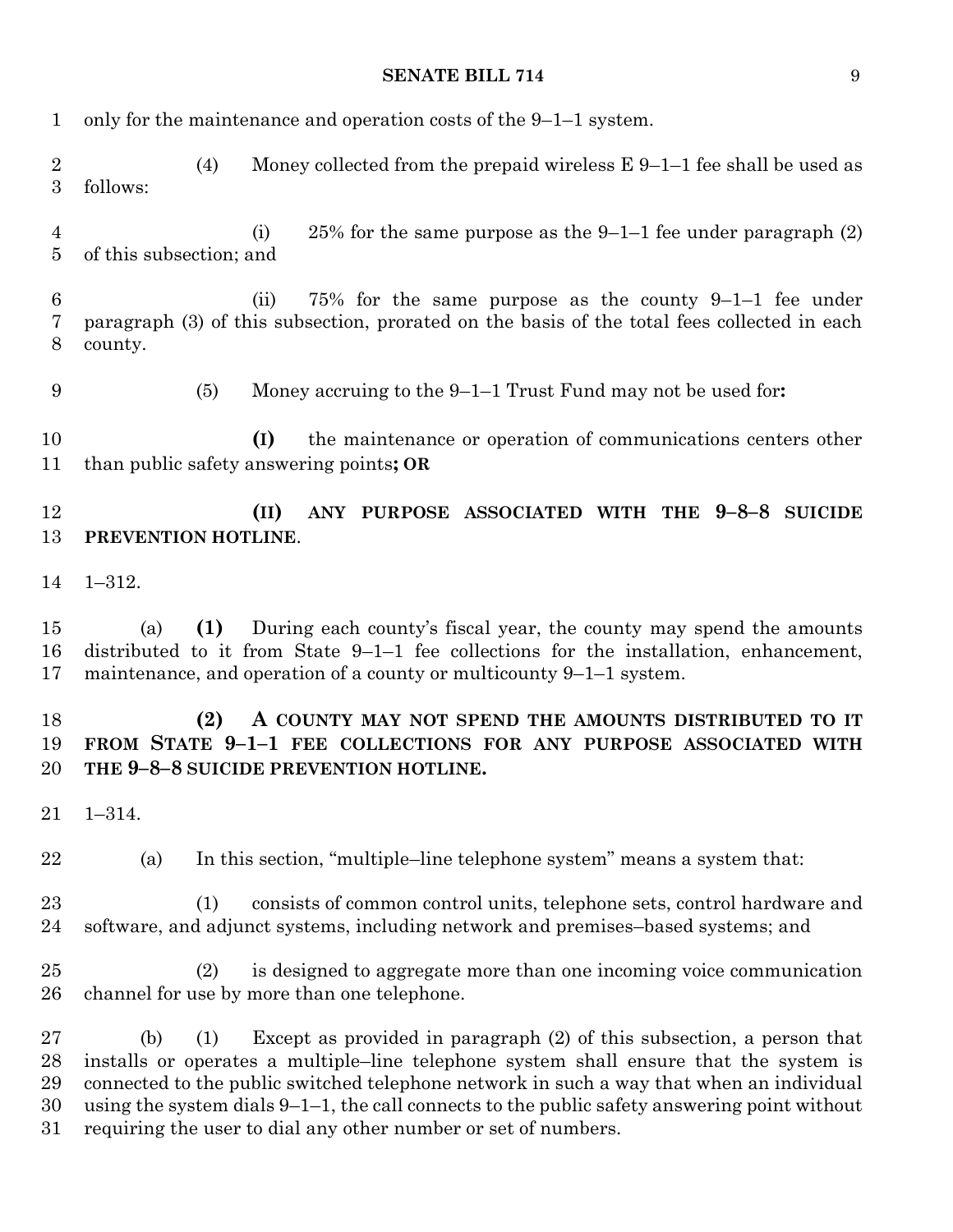(2) A unit of the Executive Branch of State government shall comply with paragraph (1) of this subsection on the date that the multiple–line telephone system of the unit is next upgraded.

 (c) **(1)** Notwithstanding any other provision of this subtitle **AND EXCEPT AS PROVIDED IN PARAGRAPH (2) OF THIS SUBSECTION**, a **[**county**] COUNTY'S** or **[**municipality**] MUNICIPALITY'S DESIGNEE** shall be responsible for enforcing subsection (b) of this section.

 **(2) IN THE ABSENCE OF A COUNTY– OR MUNICIPALITY–DESIGNATED ENFORCEMENT UNIT, THE OFFICE OF THE STATE FIRE MARSHAL, INCLUDING THE STATE FIRE MARSHAL, AN ASSISTANT STATE FIRE MARSHAL, OR A SPECIAL ASSISTANT STATE FIRE MARSHAL, SHALL BE RESPONSIBLE FOR ENFORCING SUBSECTION (B) OF THIS SECTION.**

 (d) (1) Each county or municipality may set a fine or series of fines to be issued to a person that violates subsection (b) of this section.

 (2) Revenue collected under paragraph (1) of this subsection shall be returned to the county or municipality taking the enforcement action.

 (e) When a county submits a request for disbursements from the 9–1–1 Trust Fund in accordance with § 1–309 of this subtitle, the county shall submit to the Board a certification of the enforcement actions taken by the county under this section.

 SECTION 2. AND BE IT FURTHER ENACTED, That, to implement the change in composition of the Maryland 9–1–1 Board under § 1–305(b)(2) of the Public Safety Article, as enacted by Section 1 of this Act:

 (1) the terms of the members representing the emergency management services in the State serving on the Maryland 9–1–1 Board before the effective date of this Act shall terminate June 1, 2021; and

 (2) the Governor may reappoint a member of the Maryland 9–1–1 Board who served before the effective date of this Act in order to ensure a level of continuity within the membership of the Board.

 SECTION 3. AND BE IT FURTHER ENACTED, That the terms of the 11 initial members of the Maryland 9–1–1 Board provided for in § 1–305(b)(2) of the Public Safety Article, as enacted by Section 1 of this Act, shall expire as follows:

- (1) two members in 2021;
- (2) three members in 2022;
- (3) three members in 2023; and